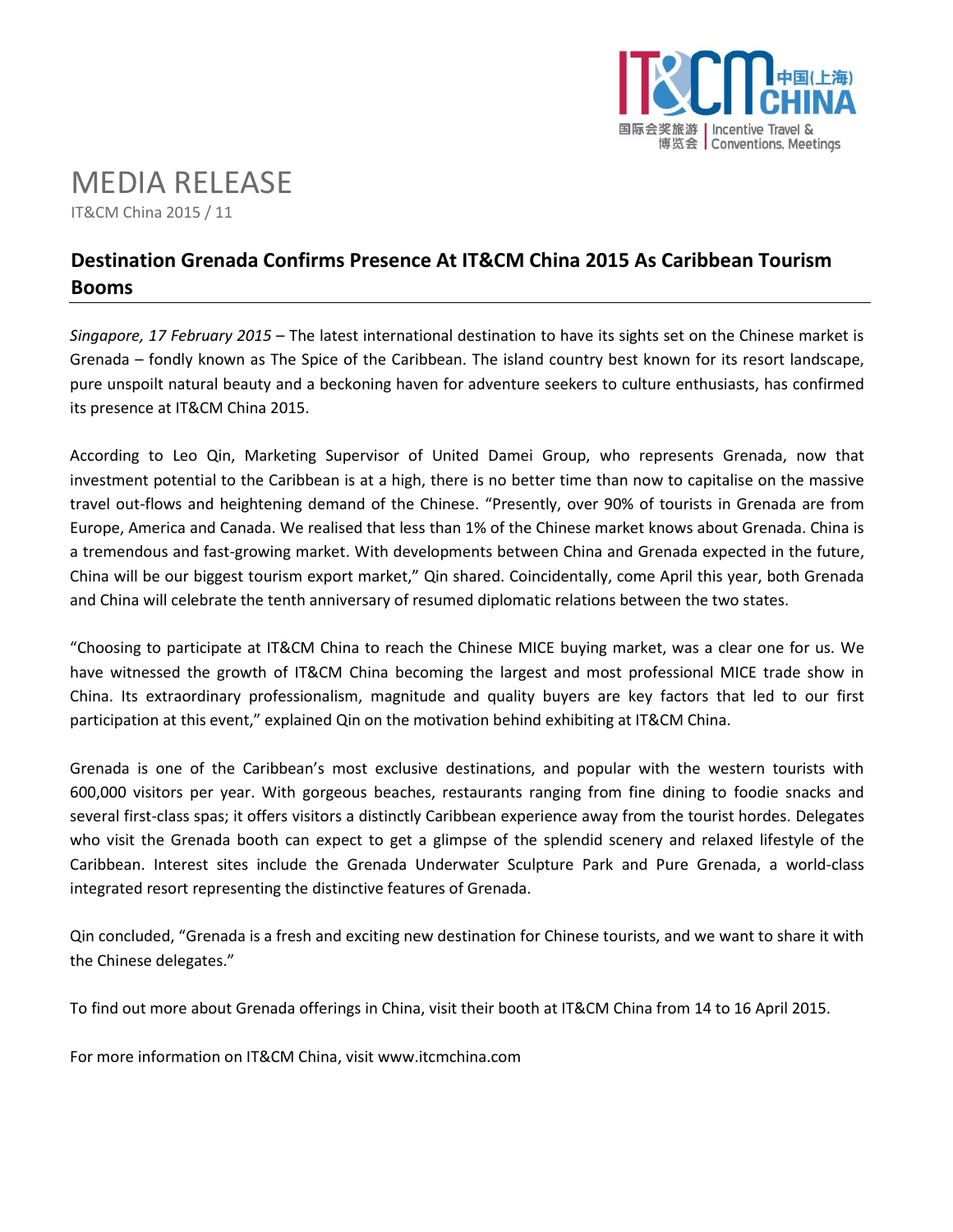#### **ABOUT UNITED DAMEI GROUP (GRENADA IS REPRESENTED BY UNITED DAMEI GROUP)**

United Damei Investment Co. Ltd is a consulting service company specialised in American & Grenada investment immigration, medical overseas and real estate overseas service. United Damei develops hi-tech medical project and we have an experience professional team with its own complete system. United Damei provided professional consulting service with credibility, profession, efficiency and quality for customers. The headquarters is located in Beijing, there are branches located in Shanghai, Guangzhou and Qingdao. Its service network will be spread all over the country. Additionally there is a Representative Office in Los Angeles, CA, the American team will accept all the businesses from China.

#### **ABOUT IT&CM CHINA 2015**

IT&CM China 2015 will be held from April 14 to 16 at Shanghai Exhibition & Convention Center of International Sourcing. This is the 9<sup>th</sup> instalment of the international MICE event that seeks to "Promote China to the World and the World to China". The 2015 event expects an attendance of 3,000 MICE professionals from sectors including DMCs, PCOs, corporate travel and associations, some 400 hosted delegates, over 10,000 business appointments as well as over 60 business, education and networking sessions.

The event is organised by TTG Events, a business group of TTG Asia Media, CITS International M.I.C.E – a whollyowned subsidiary of CITS (China International Travel Service) and MP International. It has the support of Shanghai Municipal Tourism Administration (**SMTA**), Shanghai Convention & Exhibition Industries Association (**SCEIA**), euromic, International Association of Professional Congress Organisers (**IAPCO**), International Congress & Convention Association (**ICCA**), MICE Committee of CATS, Meeting Professionals International (**MPI**), Outbound Tour Operators Association of India (**OTOAI**), Pacific Asia Travel Association (**PATA**), Society of Incentive Travel Executives (**Site**) China chapter and World PCO Alliance.

Co-located with CTW China – The Leading Corporate Travel Management Conference For China, IT&CM China is proud to be the anchor event of the Shanghai Business Events Week 2015 for the 5<sup>th</sup> year running.

More information is available at www.itcmchina.com.

#### **IT&CM CHINA EVENT DESCRIPTION**

### **The Leading International MICE Event In China**

Since 2007, IT&CM China has established itself as China's leading international Meetings, Incentives, Conventions and Exhibitions (MICE) business, education and networking event, dedicated to "Promoting China to the World and the World to China". Bringing together Chinese and International MICE exhibitors and buyers in one dynamic marketplace, IT&CM China is the platform for international and leading Chinese players in the MICE industry to explore business opportunities on all fronts – inbound, outbound and domestic. Delegates to the 3-day event receive the best return on their investment in business, education and networking through structured business appointments, exhibition showcase, seminar sessions, official networking functions and tours. Co-located with CTW China, IT&CM China is part of the IT&CM Events series organised by TTG Events, a business group of TTG Asia Media. This event is co-organised by CITS International M.I.C.E  $-$  a wholly-owned subsidiary of CITS (China International Travel Services), and MP International.